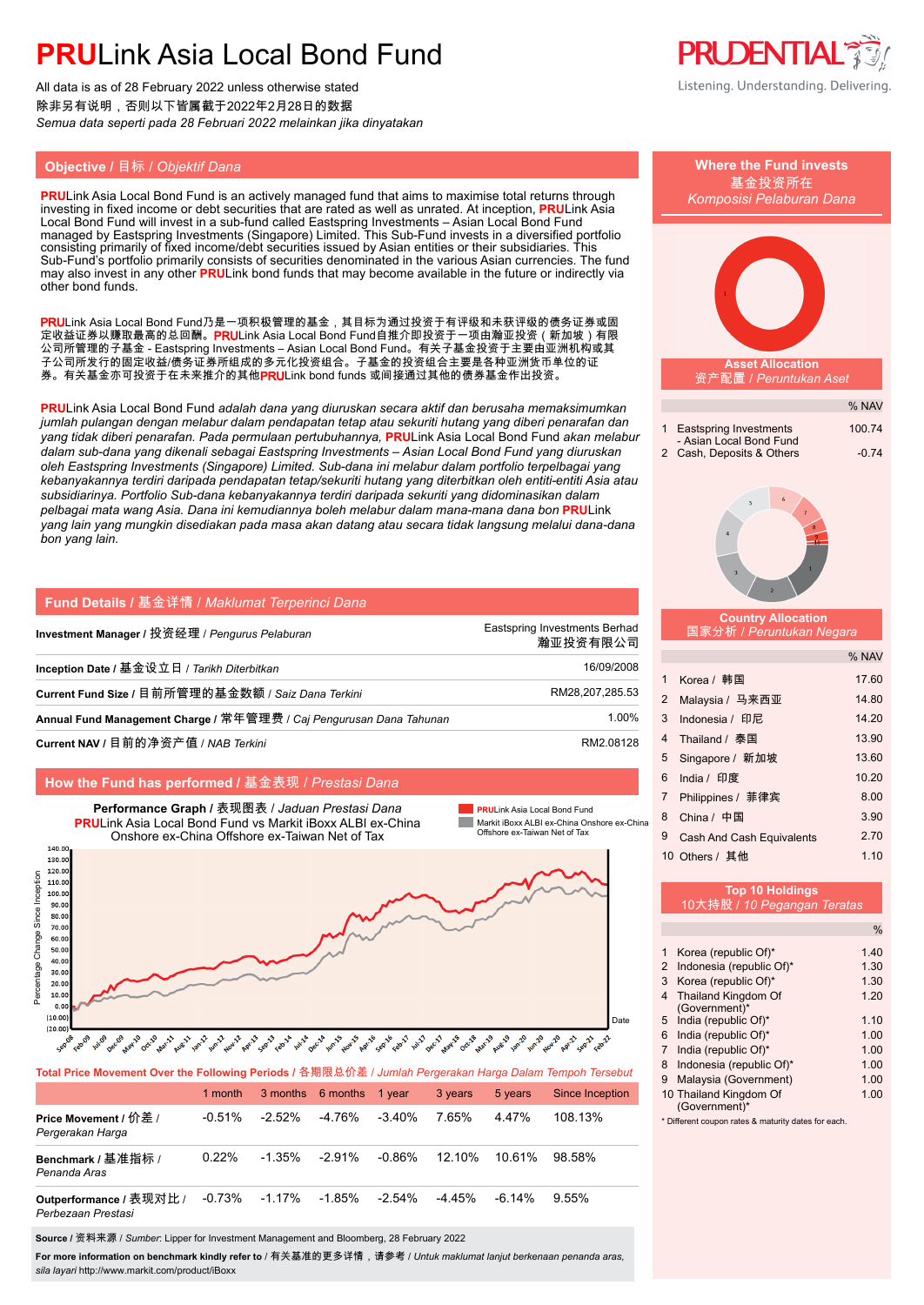# **PRU**Link Asia Local Bond Fund

All data is as of 28 February 2022 unless otherwise stated 除非另有说明,否则以下皆属截于2022年2月28日的数据 *Semua data seperti pada 28 Februari 2022 melainkan jika dinyatakan*

### **PRUDENTIAL** Listening. Understanding. Delivering.

#### **Monthly Update /** 每月简报 / *Peningkatan Bulanan*

#### **Market Review /** 市场回顾 */ Tinjauan Bulanan*

In February, volatility in global interest rates continued to weigh on global bond markets. The selloff in global bonds deepened in the early part of the month, after hawkish comments from prominent policymakers such as European Central Bank Christine Lagarde and a rate increase by the Bank of England raised concerns about aggressive monetary policy tightening. However, risk-free rates declined towards the later part of the month as rising geopolitical tensions between Russia and Ukraine led to some flight-to-safety flows. Over the month, the Asian local currency bond market, as proxied by the custom Markit iBoxx Asian Local Bond index was relatively flat, with a return of -0.1% in USD.

In the US, stronger-than expected payrolls data and a fresh four-decade high in inflation in the US also stoked expectations for rampant inflation, sending 10- year US Treasury (UST) yields to levels last seen in 2019. However, US interest rates retraced partially the upward moves subsequently as central banks' policy stance started taking a backseat to geopolitical tensions. Over the month, the US Treasury yield curve continued to bear flattened with the 10-year yield rising by 5 bps to 1.8%, while 2-year yield rose by 25 bps to 1.4%.

In Asia, performance of domestic bond and currency markets were generally mixed. While the rise in global interest rates exerted upward pressure on government bond yields in most Asian markets, yield changes were more muted overall. During the month, central banks in India and Indonesia both kept policy rates unchanged but the accommodative policy tone of the central bank officials lifted sentiment in the two bond markets. Apart from India and Indonesia, Malaysian domestic bond market was also relatively resilient with 10-year yield remaining steady around 3.7%. In contrast, markets such as Singapore, Korea and the Philippines underperformed, influenced by the rise in US interest rates.

On the currency front, performance of Asian currencies was similarly mixed. While most Asian currencies started the month on a positive footing, concerns over the war in Ukraine led to a rise in risk aversion which disrupted the rally. Concerns over the impact of the war on supply flows, as well as on commodity prices and current account balances, also resulted in bigger retracements in currencies such as Thai baht, Korean won and Indian rupee towards the later part of the month. Overall, the Thai baht, Chinese renminbi and Korean registered gains against the US dollar over the month, while the Indian rupee and Malaysian ringgit fell moderately. The Chinese renminbi stood out for its steady performance throughout the month rising by 0.9% against the US dollar despite moves by the People's Bank of China to set CNY fixing at weaker-than-expected levels and the rise in risk aversion.

2 月份,全球利率走势波动继续对全球债券市场构成压力。欧洲央行克里斯蒂娜·拉加德等著名决策家发表鹰派言论,以及英国央行加息引发货币政策收紧为激进的担忧,加剧 了全球债券于本月初掀起的抛售风。尽管如此,俄乌地缘政治紧张局势不断升温带来了一些避险资金流动;无风险利率在检讨月份的下旬看跌。月内,由Markit iBoxx亚洲本币 债券指数代表的亚洲本货债券市场走势相对持平,以美元计回报率为-0.1%。

在美国,就业数据强于预期以及美国通胀率创下 40 年来新高水平,引发了市场对通胀猖獗的预期;10 年期美国国债(UST)收益率升至2019 年以来的最高点。尽管如 此,各国央行的政策立场带来的冲击因地缘政治紧张局势而退居二线,美国利率随后稍微看跌。月内,美国国债收益率曲线继续熊市趋平,10 年期收益率走高 5 个基点至 1.8%,两年期收益率也上升 25 个基点至 1.4%。

至于亚洲,国内债券和货币市场走势普遍参差不齐。全球利率看涨对大多数亚洲市场的政府债券收益率带来上行压力之际,整体收益率变化较为温和。检讨月份下,印度和印 尼央行均维持政策利率不变;但央行官员宽松的政策基调提振了这两个债券市场的情绪。除印度和印尼以外,马来西亚国内债券市场也相对坚韧,10 年期收益率持稳在接 近3.7%。相比之下,受美国利率上升的影响,新加坡、韩国和菲律宾等市场走势落后。

货币走势方面,亚洲货币的表现也是起落参半。虽然大多数亚洲货币以上涨姿态展开月内的交易,乌克兰战争引发的担忧导致避险情绪升温,打乱了上涨步伐。战争为供应流 以及商品价格和经常账户余额带来的冲击令市场担忧,也导致泰铢、韩元和印度卢比等货币在检讨月份的下旬进一步贬值。总体而言,泰铢、人民币和韩元兑美元汇率月内升 值,印度卢比和马来西亚令吉则适度下跌。尽管中国人民银行将人民币中间价设定在弱于市场预测水平以及避险情绪上升,人民币兑美元于月内上涨 0.9%,表现突出。

Pada bulan Februari, volatiliti kadar faedah global terus mempengaruhi pasaran bon global. Penjualan dalam bon global semakin mendalam pada bahagian awal bulan, selepas *komen agresif daripada pembuat dasar terkemuka seperti Bank Pusat Eropah Christine Lagarde dan kenaikan kadar oleh Bank of England menimbulkan kebimbangan mengenai pengetatan dasar monetari yang agresif.*

*Walau bagaimanapun, kadar bebas risiko menurun menjelang akhir bulan tersebut apabila ketegangan geopolitik yang meruncing antara Rusia dan Ukraine mendesak sebahagian penghijrahan ke zon selamat. Dalam tempoh yang sama, pasaran bon mata wang tempatan Asia, seperti yang diproksikan oleh indeks khusus Markit iBoxx Asian Local Bond tidak berubah secara relatif, memberikan pulangan sebanyak -0.1% dalam USD.*

*Di AS, data senarai gaji yang lebih kukuh daripada jangkaan dan kadar inflasi tinggi baru dalam tempoh empat dekad di AS juga mencetuskan jangkaan terhadap inflasi yang rampan, lalu menghantar hasil Perbendaharaan AS (UST) sepuluh tahun ke paras yang terakhir dilihat pada 2019. Namun begitu, kadar faedah AS membalikkan semula sebahagian daripada pergerakan menaik kemudiannya apabila pendirian dasar bank pusat mula mengendur berikutan ketegangan geopolitik. Sepanjang bulan tinjauan, keluk hasil Perbendaharaan AS terus mendatar dengan hasil 10 tahun meningkat sebanyak 5 mata asas kepada 1.8%, manakala hasil 2 tahun meningkat sebanyak 25 mata asas kepada 1.4%.*

*Di Asia, prestasi pasaran bon dan mata wang domestik secara amnya bercampur-campur. Walaupun kenaikan kadar faedah global memberikan tekanan ke atas hasil bon kerajaan di kebanyakan pasaran Asia, namun perubahan hasil lebih mendatar secara keseluruhan. Pada bulan itu, bank pusat di India dan Indonesia mengekalkan kadar dasar semasa tetapi nada dasar akomodatif pegawai kedua-dua bank pusat tersebut menaikkan sentimen pasaran bon masing-masing. Selain India dan Indonesia, pasaran bon domestik Malaysia juga mapan secara relatif, dengan hasil 10 tahun kekal stabil sekitar 3.7%. Sebaliknya, pasaran seperti Singapura, Korea dan Filipina berprestasi rendah, dipengaruhi oleh kenaikan kadar faedah AS.*

*Meninjau mata wang, prestasi mata wang Asia juga bercampur-campur. Walaupun kebanyakan mata wang Asia memulakan bulan pada kedudukan positif, kebimbangan terhadap perang di Ukraine mendesak kepada peningkatan penghindaran risiko lalu mengganggu peningkatan prestasi. Kebimbangan tentang impak perang terhadap aliran bekalan, serta ke atas harga komoditi dan baki akaun semasa juga mengakibatkan penyusutan nilai mata wang yang lebih besar Baht Thailand, Won Korea dan Rupee India menjelang akhir bulan. Secara keseluruhan, Baht Thai, Renminbi China dan Won Korea mencatatkan keuntungan berbanding dolar AS dalam bulan tinjauan, manakala Rupee India dan Ringgit Malaysia jatuh secara sederhana. Renminbi China menyerlah berikutan prestasi mantapnya di sepanjang bulan, meningkat 0.9% berbanding Dolar AS walaupun People's Bank of China mengorak langkah untuk menentukan penetapan CNY pada paras yang lebih lemah daripada jangkaan dan peningkatan penghindaran risiko.*

#### **Market Outlook /** 市场展望 */ Gambaran Bulanan*

Asian currencies have held up well against the US Dollar in spite of Fed rate hike expectations building up rapidly since September. This reflects the optimism towards Asian growth outlook in 2022 as well as the positive yield buffer across most of Asia. We continue to see value in Asian domestic bonds where inflation is of less concern, and central banks have little need to follow the Fed. As Fed policy is viewed negatively for assets denominated in US Dollar, we see potential for Asian currencies to benefit especially from asset allocation flows.

尽管美联储加息预期自 9 月以来迅速升温,亚洲货币兑美元表现良好;反映市场对 2022 年亚洲增长前景持有的乐观态度,以及亚洲大部分地区正面的收益率缓冲。我们继续 看好亚洲国内债券的价值,因为通胀不太受关注,央行几乎不需要跟随美联储的升息步伐。对于以美元计价的资产来说,美联储政策被视为负面;我们认为亚洲货币特别将从 资产配置流动下受惠。

*Mata wang Asia bertahan dengan baik berbanding Dolar AS walaupun jangkaan kenaikan kadar Fed melonjak tinggi sejak September. Ini mencerminkan keyakinan terhadap*